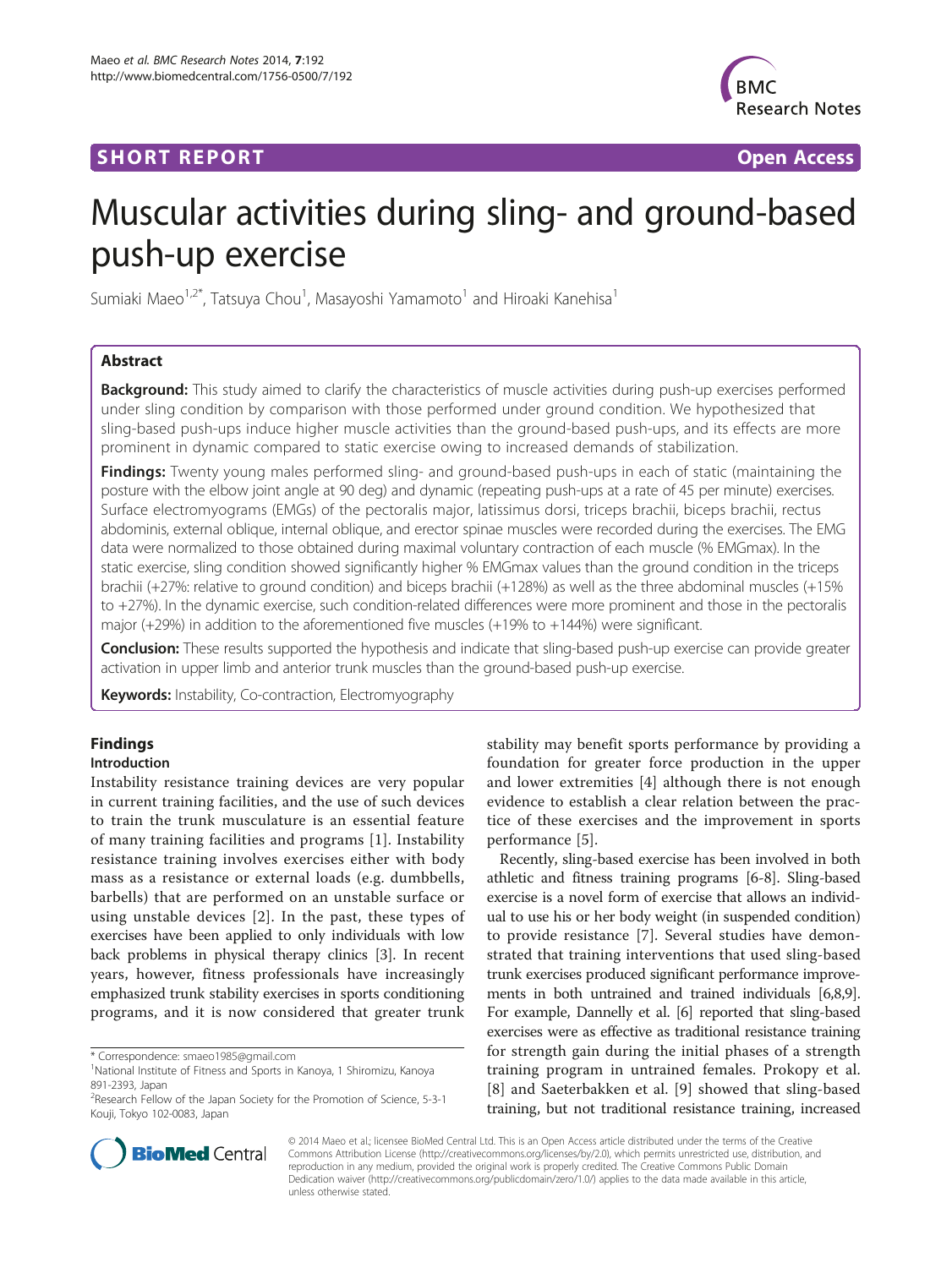throwing velocity in female athletes. These findings support the efficacy of sling-based exercise for improving muscle function.

On the other hand, little information concerning muscular activities during sling exercise is available from the literature. To our knowledge, only one study [[10](#page-6-0)] examined the muscular activities during sling-based exercise and compared them with those during groundbased exercise. In their study [\[10](#page-6-0)], it was shown that sling-based push-ups caused higher activation in some of the trunk muscles than traditional ground-based push-ups. However, they mainly focused on the activities of abdominal and lower back muscles. The influence of using sling on the activities of other important muscles for performing push-ups, such as pectoralis major and triceps brachii muscles [[11,12\]](#page-6-0), is unknown. Also, they used only dynamic push-ups for comparison of muscle activation between sling and ground conditions. Because a training program usually consists of different types of movement pattern [[13,14](#page-6-0)], for example static and dynamic exercises, the influence of such difference in exercise types on muscle activities should also be clarified. In fact, as mentioned above, sling-based exercise is now performed by a wide range of population, and it is often considered that static exercises are recommended for inexperienced individuals or patients with lower back pain while dynamic exercises involving multi-joint movements are advisable for advanced trained individuals [\[13-15\]](#page-6-0).

In this study, we aimed to clarify the characteristics of muscle activities during sling-based exercise with respect to its difference from ground-based exercise. Push-up exercise was chosen because this exercise was performed in all of the previous studies that involved sling-based resistance training [[6,8,9\]](#page-6-0), and thus it can be considered as the representative sling exercise. We hypothesized that sling-based push-ups induce higher muscle activities than the ground-based push-ups, and its effects are more prominent in dynamic compared to static exercise owing to increased demands of stabilization.

## Methods

#### Subjects

Twenty male university students majoring in physical education participated in this study. The means and SDs of their age, body height, and body mass were  $21.4 \pm 1$ 2.3 yrs,  $167.6 \pm 5.2$  cm, and  $62.5 \pm 6.9$  kg, respectively. All subjects were physically active, and were well familiarized with performing both sling- and ground-based pushups in both static and dynamic exercises. This study was approved by the Ethics Committee of the National Institute of Fitness and Sports in Kanoya and was consistent with institutional ethical requirements for human experimentation in accordance with the Declaration of Helsinki. Prior to the measurement session, all subjects were fully informed about the procedures and possible risks involved as well as the purpose of the study, and their written informed consent was obtained.

## Procedure

Isometric maximal voluntary contractions (MVCs) for each muscle were performed for the purpose of normalization. Force during isometric MVC was measured using a custom-made force-measurement device with a tension/ compression load cell (LUR-A-SA1; Kyowa, Japan). The force signal obtained via a 16-bit A/D converter (Power Lab 16 s; ADInstruments, Australia) was recorded on a personal computer at a sampling frequency of 2,000 Hz. In the MVC tasks, as well as subsequent push-up tasks, the surface electromyograms (EMGs) of the trunk and upper extremity muscles were recorded. After warmingup and a rest period of 3 min, the subjects were encouraged to exert maximal force (progressively increasing the force taking about 5 s) two times with at least 3 min between trials to exclude the influence of fatigue. Additional trials were performed if the difference in the peak forces of the two MVCs was greater than 5%. The trial with the highest peak force was selected for analysis. None of the subjects reported pain and/or discomfort during all MVCs, and we made sure that all subjects could perform the tasks with maximal effort. The postures and tasks of MVCs were determined in a pilot study where various MVC techniques were performed and those which maximized the force and EMG activity of target muscle were selected. Each MVC was performed as follows.

Chest press The subjects lay prone on a stable bench with the legs extended and the hips and feet fixed on the seat with a strap. By the use of a custom-made belt linked with a chain, which covered the upper torso and was securely connected to the load cell, the subjects were held tightly in position. The position of the belt was adjusted for each subject so that the belt covered the chest of the subjects. With the shoulders abducted at 90 deg and elbows flexed at 90 deg, the subjects performed isometric chest press (Figure [1A](#page-2-0)).

**Prone row** In the same position as for the chest press, the subjects performed isometric prone row (Figure [1B](#page-2-0)).

**Trunk flexion** The subjects lay supine on the seat with the knees flexed, the feet flat on the seat and fixed with a strap, and the upper torso connected to the load cell using the belt. The subjects then performed isometric trunk flexion (Figure [1C](#page-2-0)).

Trunk lateral flexion The subjects lay on their left side on the seat with the legs extended, the hips and feet fixed on the seat with a strap, and the upper torso connected to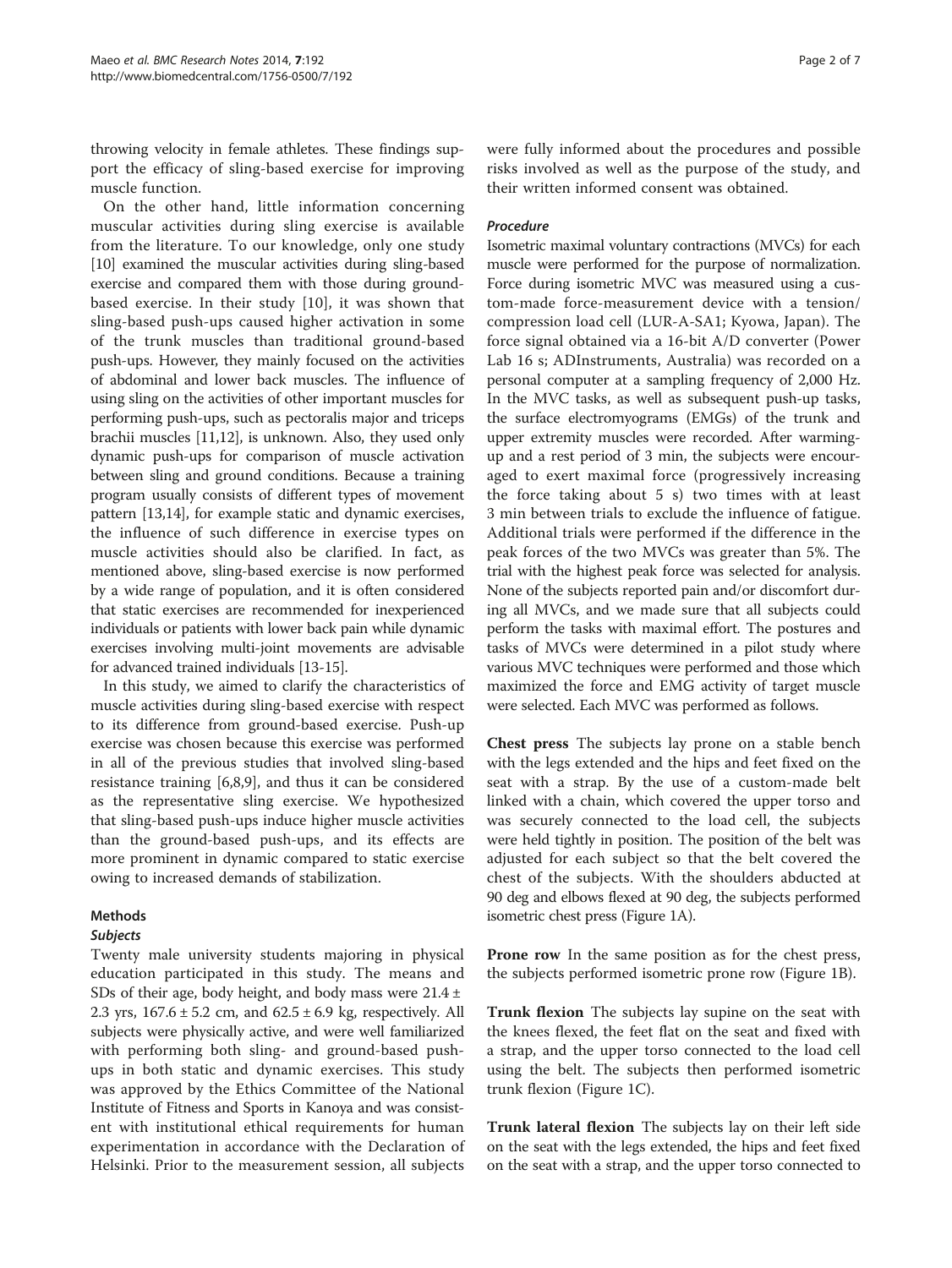<span id="page-2-0"></span>

the load cell using the belt. The subjects then performed isometric lateral flexion (bending right) (Figure 1D).

Trunk extension The subjects lay prone on the bench with the legs extended, the hips and feet fixed on the seat with a strap, and the upper trunk connected to the load cell using the belt. The subjects then performed isometric trunk extension (Figure 1E).

Elbow flexion/extension The subjects sat upright with the upper arm horizontal to the ground, the elbow joint angle at 90 deg, the forearm in a neutral position and the wrist fixed to a strap linked to the load cell. The subjects then performed elbow flexion or extension (Figure 1F).

After the completion of MVC tasks, the subjects performed both sling- and ground-based push-ups in each of static and dynamic exercises in a random order across conditions and exercise types. For both sling and ground conditions, the shapes and heights of the grips were matched by using grip attachments and push-up bars for the sling and ground conditions, respectively (Figures [2](#page-3-0) and [3\)](#page-3-0). During the exercises, the elbow joint angles were measured using an electrogoniometer (SG110; Biometrics, UK), recorded together with the EMG activities, and stored in a personal computer. After the subjects were instructed and familiarized with the tasks, a measurement trial for each task was performed with at least a 3-min rest interval between each trial. Additional trials in each task were performed if either the subject or the researcher considered that the task performed was unsuccessful. Static exercise was maintained for 10 s and dynamic exercise was repeated 10 times at a rate of 45 per minute using a metronome, and each exercise was performed as follows.

Static exercise In a prone position with the shoulders abducted at 90 deg, the elbows flexed at 90 deg, the hands grasping the grips, the pelvis raised off the floor, and the body weight distributed on the hands and toes, the subjects were instructed to maintain a flat position (Figure [2\)](#page-3-0).

Dynamic exercise In the same position as for the static exercise, the subjects were instructed to repeat pushup movements 10 times at a rate of 45 per minute (Figure [3](#page-3-0)).

#### EMG measurements and analysis

In the isometric MVC and push-up exercise tasks, the surface EMG activities of the pectoralis major (on an angle midway between the anterior aspect of the humeral head and the nipple over the muscle belly), latissimus dorsi (lateral to T9 spinous process over the muscle belly), triceps brachii long head (midway between the posterior crista of the acromion and the olecranon at 2 finger widths medial to the line), biceps brachii long head (midway between the anterior aspect of the humeral head and the elbow joint), rectus abdominis (3 cm lateral to the umbilicus), external oblique  $(\sim 15 \text{ cm})$  lateral to the umbilicus), internal oblique (1 cm medial to the anterior superior iliac spine), and erector spinae (3 cm lateral to L3 spinous process) muscles on the right side were measured by a bipolar configuration using a portable EMG recording apparatus (ME6000T16; MEGA Electronics, Finland). The electrode locations described by previous guidelines [[16,17](#page-6-0)] were followed. Ag-AgCl electrodes of 15 mm diameter (N-00-S Blue sensor; Ambu, Denmark) were attached over the bellies of the muscles with an interelec-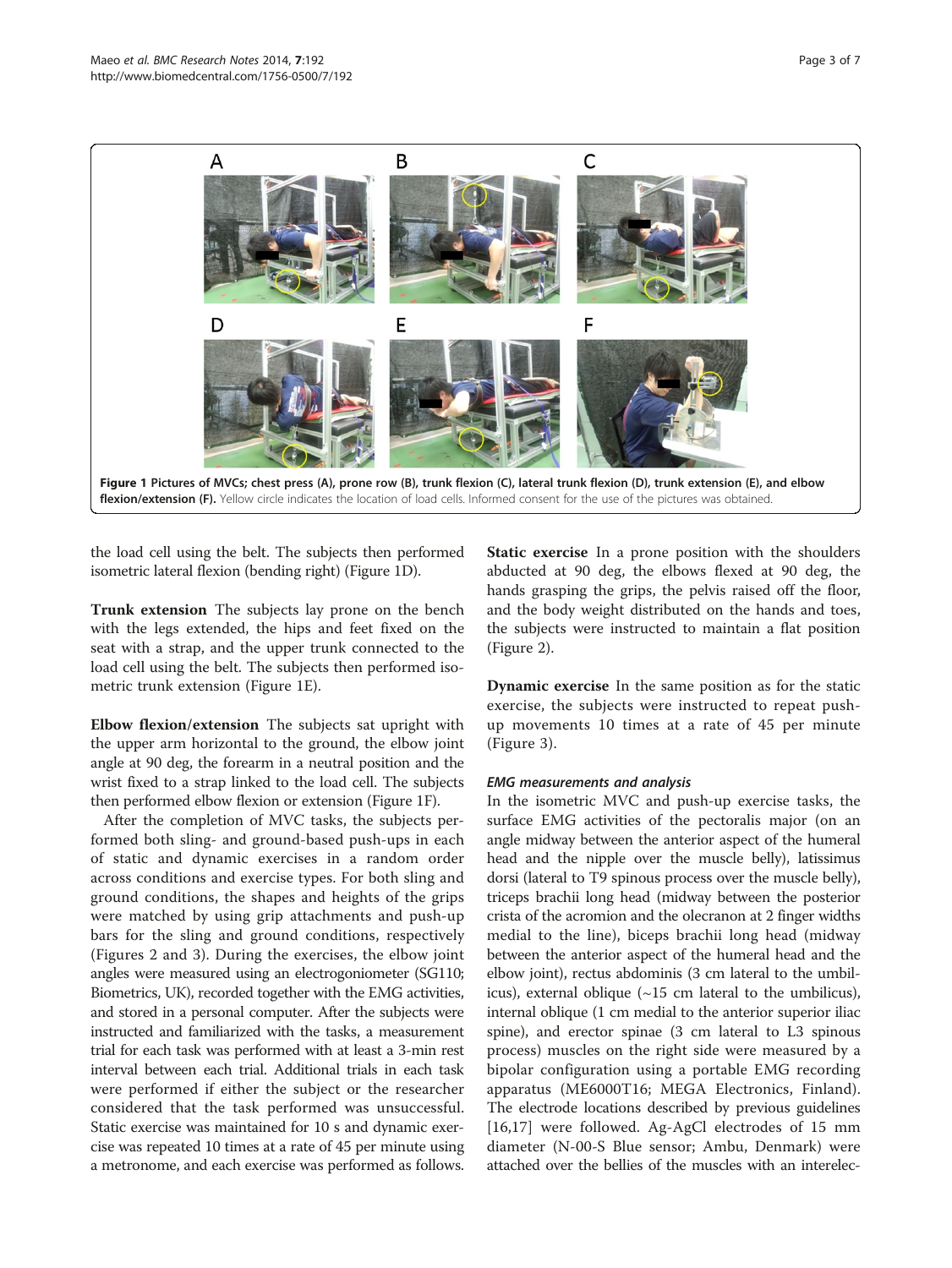<span id="page-3-0"></span>

trode distance of 20 mm after the skin surface was shaved, rubbed with sandpaper, and cleaned with alcohol. Another electrode for each muscle was attached and functioned as a ground electrode as well as a preamplifier. The EMG signals were 412-fold-amplified through the preamplifier, A/D-converted through a band-pass-filter (8–500 Hz/ 3 dB) at a sampling frequency of 2,000 Hz, and stored in a personal computer together with the elbow joint angle data for later analysis. From EMG data, the rootmean-square (RMS) amplitude of EMG for each muscle was calculated using data analysis software (Chart version 7; ADInstruments, Australia). In the MVC task, the maximum amplitude of EMG (EMGmax) in each muscle was determined over a 500-ms window centered on the time at which peak torque was attained [\[18,19](#page-6-0)]. For each muscle, the highest EMG amplitude obtained during all

MVC tasks was adopted as EMGmax. The EMGs of each muscle during push-up exercise tasks are expressed as the value relative to the maximum (% EMGmax) [\[18,19](#page-6-0)]. EMGs during static exercise were analyzed as a mean value in an 8-s window following the first 1 s after steady contractions were achieved. EMGs during dynamic exercise were analyzed as a mean value during the  $2^{nd}$  – 9<sup>th</sup> repetitions based on the elbow joint angle data and averaged over these 8 repetitions.

## Statistical analysis

Descriptive data are presented as means ± SDs. Two-way repeated ANOVA (2 conditions  $\times$  2 exercise types) was used to test the effects of condition (sling and ground) and exercise type (static and dynamic) and their interaction on % EMGmax value for each muscle. When a

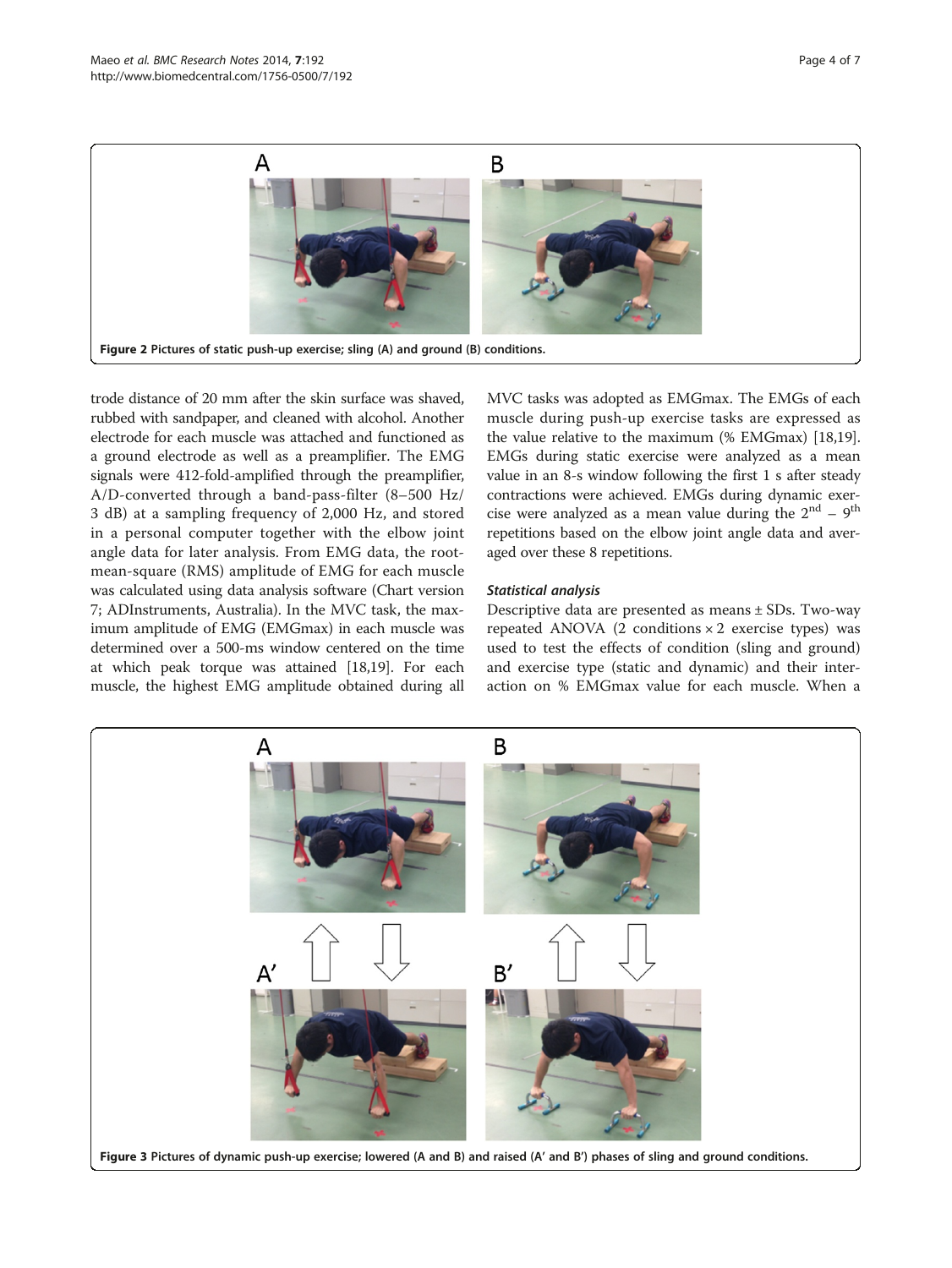<span id="page-4-0"></span>significant interaction was found, paired Student's t-test was used to test the differences in the % EMGmax values between sling and ground conditions for each of static and dynamic exercises, but the comparisons between static and dynamic exercises were not performed because it was not the purpose of this study. Statistical significance was set at  $P < 0.05$ . As indices of effect size, r (for t-tests) and partial  $\eta^2$  (for ANOVA) values were reported with  $P$  values. All data were analyzed using SPSS software (SPSS Statistics 20; IBM, Japan).

#### Results

Figures 4 and 5 shows the muscular activity levels during static and dynamic push-up exercises performed under sling and ground conditions. In the pectoralis major muscle, there was a significant interaction between condition and type of exercise ( $P = 0.006$ , partial  $\eta^2 = 0.336$ ). In static exercise, there was no difference in % EMGmax values in sling and ground conditions (sling: 57.4 ± 16.4% vs. ground: 52.4 ± 15.3%). In dynamic exercise, sling condition showed significantly  $(P < 0.001, r = 0.779)$  higher % EMGmax value than the ground condition  $(83.9 \pm 28.4\%)$ vs.  $65.0 \pm 18.9$ %). In the latissimus dorsi muscle, there were neither significant main effects of condition and type of exercise, nor interaction between them. In the triceps brachii muscle, there were significant main effects of condition ( $P < 0.001$ , partial  $\eta^2 = 0.721$ ) and exercise type  $(P < 0.001$ , partial  $\eta^2 = 0.592$ ) without interaction between them, indicating that % EMGmax value in sling condition was significantly higher than that in ground condition in both static  $(25.5 \pm 7.1\% \text{ vs. } 20.0 \pm 8.6\%)$  and dynamic  $(39.8 \pm 17.0\% \text{ vs. } 33.6 \pm 16.3\%)$  exercise. In the biceps brachii muscle, there was a significant interaction between condition and type of exercise ( $P = 0.035$ , partial  $\eta^2 = 0.214$ ). In both static  $(14.9 \pm 5.1\% \text{ vs. } 6.5 \pm 2.6\%, P < 0.001,$  $r = 0.829$ ) and dynamic exercise (19.4 ± 6.2% vs. 8.0 ±





3.2%,  $P < 0.001$ ,  $r = 0.868$ ), sling condition showed significantly higher % EMGmax value than the ground condition. In the rectus abdominis muscle, there were significant main effects of condition ( $P < 0.001$ , partial  $\eta^2 = 0.567$ ) and exercise type ( $P = 0.045$ , partial  $\eta^2 = 0.201$ ) without interaction between them, indicating that % EMGmax value in sling condition was significantly higher than that in ground condition in both static (38.7  $\pm$  10.6% vs. 31.1  $\pm$ 10.5%) and dynamic (44.6 ± 9.4% vs. 32.9 ± 13.3%) exercise. In the external oblique muscle, there were significant main effects of condition ( $P < 0.001$ , partial  $n^2 = 0.654$ ) and exercise type ( $P = 0.041$ , partial  $\eta^2 = 0.203$ ) without interaction between them, indicating that % EMGmax value in sling condition was significantly higher than that in ground condition in both static ( $34.0 \pm 11.3$ % vs.  $29.5 \pm 12.6$ %) and dynamic  $(37.6 \pm 11.8\% \text{ vs. } 31.2 \pm 12.4\%)$  exercise. In the internal oblique muscle, there were significant main effects of condition ( $P = 0.003$ , partial  $\eta^2 = 0.378$ ) and exercise type  $(P = 0.032$ , partial  $\eta^2 = 0.220$ ) without interaction between them, indicating that % EMGmax value in sling condition was significantly higher than that in ground condition in both static  $(32.4 \pm 13.1\% \text{ vs. } 25.5 \pm 8.0\%)$  and dynamic  $(35.7 \pm 10.9\% \text{ vs. } 27.0 \pm 7.4\%)$  exercise. In the erector spinae muscle, there were neither significant main effects of condition and type of exercise, nor interaction between them.

## Discussion

The main findings obtained here were that the sling-based push-up exercise showed significantly higher % EMGmax values than the ground-based push-up exercise in the upper limb and abdominal muscles in both static and dynamic exercises, and such condition-related difference in the pectoralis major was also significant in dynamic exercise. These results indicate that sling-based push-up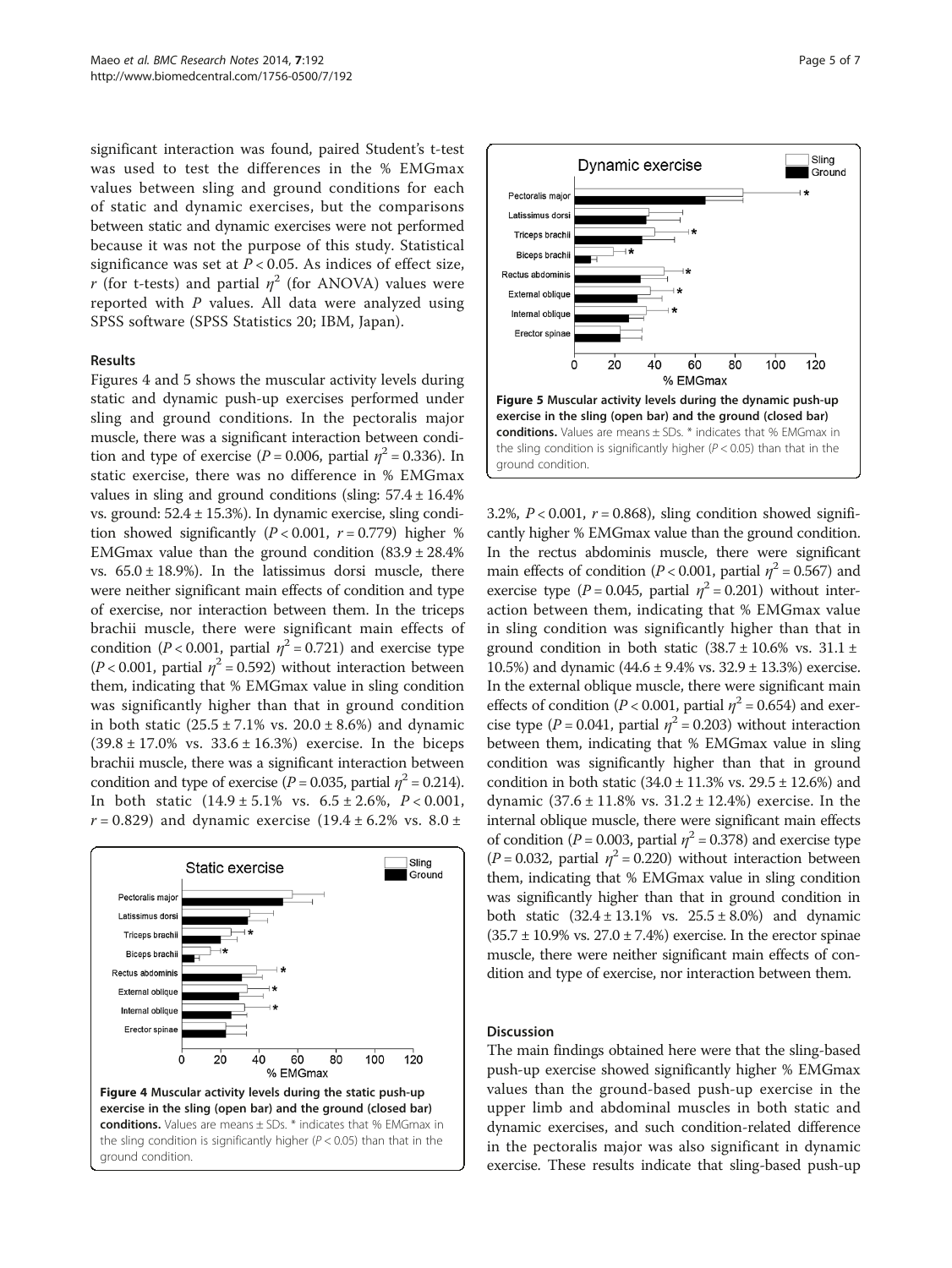<span id="page-5-0"></span>exercise provides greater activation in both upper limb and anterior trunk muscles than the ground condition.

In both static and dynamic exercises, abdominal muscles showed significantly higher % EMGmax values in the sling than in the ground condition (Figures [4](#page-4-0) and [5\)](#page-4-0). As mentioned earlier, increased abdominal muscle activation when performing a push-up exercise under sling-based compared to ground-based condition has been reported [[10,16](#page-6-0)]. It is considered that the demands of an unstable surface cause an increase in trunk muscle activation in order to maintain postural equilibrium during a given exercise or to complete exercise in a controlled manner [[20,21](#page-6-0)]. Thus, the current result agrees with the previous finding [\[10,16](#page-6-0)] concerning increased activation of abdominal muscles when performing push-ups under unstable condition. Also, upper limb (triceps and biceps brachii) muscles showed significantly higher % EMGmax values in the sling than in the ground condition for both static and dynamic exercises (Figures [4](#page-4-0) and [5](#page-4-0)). Previous studies [[22,23](#page-6-0)] which used other instability devices reported that performing exercise in an unstable condition increased the co-contraction of limb muscles to control the position of the limb and/or perform the task accurately [2[,20](#page-6-0)]. The current result supports this theory, and increased co-contraction of upper limbs can be considered as the task-specificity of sling-based push-up exercise where unstable grips must be maintained in position by cocontraction of the elbow flexors and extensors. These results suggest that during static push-up exercise, upper limb and abdominal muscles mainly contribute to maintaining balance under the condition of slinginduced instability.

In dynamic exercise, % EMGmax value of the pectoralis major muscle was also significantly higher in the sling than in the ground condition (Figure [5\)](#page-4-0). This indicates that sling-based push-up exercise can provide greater training stimulus not only to abdominal and/or upper limb muscles, but also to one of the most important agonist muscles for performing push-ups (i.e. pectoralis major). At the same time, this result also suggests that whether sling-based compared to ground-based push-up exercise induces greater muscle activity depends on a type of exercise performed because the condition-related difference in muscle activation of the pectoralis major was not significant in the static push-up exercise. Previous studies [[24,25\]](#page-6-0) have reported that the activities of trunk muscles during instability exercises increase as the difficulty of the task increases. Freeman et al. [\[16](#page-6-0)] reported that more dynamic push-ups induced more muscle activation and higher spine load than less dynamic ones. Based on these and the current results, it may be considered that the contribution of pectoralis major muscle to controlling the body movements during dynamic push-up exercise is larger than during static push-up exercise, and thus

the sling-induced higher activity was apparent only in dynamic exercise. Although the electromyographic comparison between dynamic and static contractions is very complicated [\[26\]](#page-6-0), our data are based on the comparison between those in the same contraction type (i.e. comparison between sling and ground conditions in each of the static and dynamic exercises). Thus, the current results indicate that sling-based push-up does not induce higher activity in the pectoralis major muscle during static exercise, but it does so during dynamic exercise.

As mentinoned earlier, sling exericses are now performed by a wide range of population, including patiants with lower back pain or in- and experienced individuals. All participants in this study were relatively fit male university students majoring in physical education, so the current results may not be generalizable to the majority of the population. However, the findings obtained here should assist those in selecting optimal exercise progresssion that involve both sling- and ground-based static and dynamic push-up exercises.

#### Conclusion

The sling-based push-up exercise showed significantly higher % EMGmax values than the ground-based pushup exercise in the upper limb and abdominal muscles in both static and dynamic exercises, and such conditionrelated difference in the pectoralis major was also significant in dynamic exercise. These results indicate that as compared to ground-based push-up exercise, sling-based push-up exercise can provide greater activation in both upper limb and anterior trunk muscles.

#### Competing interests

The authors declare that they have no competing interests.

#### Authors' contributions

SM and TC contributed to the conception and the design of the study, performed the acquisition and analysis of the data, and drafted the article. MY participated in the design of the study and contributed to the interpretation of the data. HK made contribution to the conception of the study, participated in the design and coordination, helped to draft the manuscript, and gave final approval of the version to be published. All authors read and approved the final manuscript.

#### Acknowledgements

This research was supported by a Grant-in-Aid for JSPS Fellows (25–1513) to SM.

Received: 23 October 2013 Accepted: 21 March 2014 Published: 28 March 2014

#### References

- 1. Behm DG, Drinkwater EJ, Willardson JM, Cowley PM: Canadian society for exercise physiology position stand: the use of instability to train the core in athletic and nonathletic conditioning. Appl Physiol Nutr Me 2010, 35:109–112.
- 2. Behm D, Colado JC: The effectiveness of resistance training using unstable surfaces and devices for rehabilitation. Int J Sports Phys Ther 2012, 7:226–241.
- 3. McGill SM: Low back stability: from formal description to issues for performance and rehabilitation. Exerc Sport Sci Rev 2001, 29:26–31.